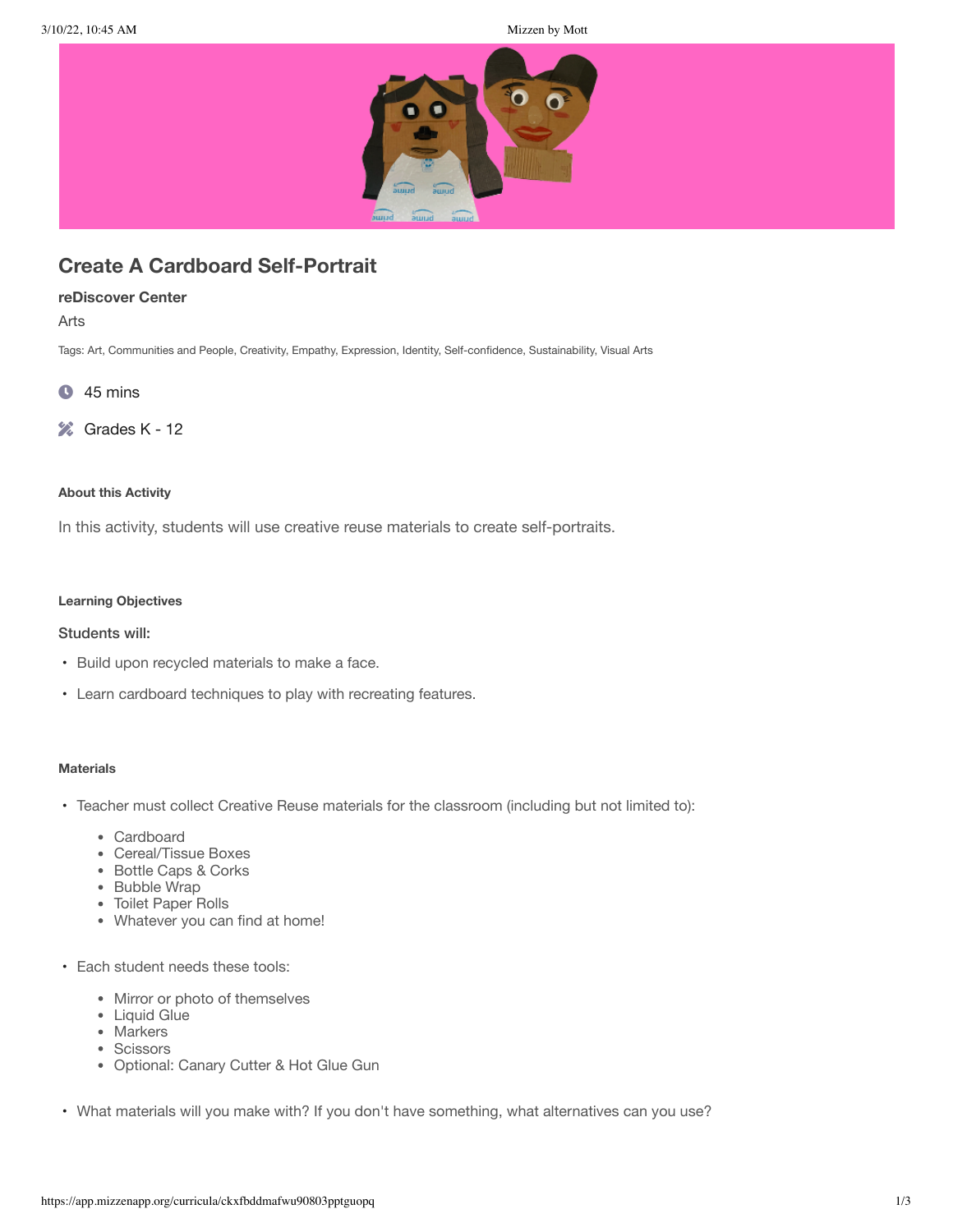#### **Preparation**

• The teacher should prepare for this lesson by previewing the YouTube video tutorial. This video will be played for students at the start of the lesson as well as a quick demo to learn the goals and scope of this project.

**Links:**

 $\mathcal{O}$  Create a Cardboard Self-Portrait

- Gather materials for the project
	- Suggested: Create a scavenger hunt for your students to bring their own materials from home.
	- Please refer to our Materials Sheet to share with your students/parents

#### **Links:**

*S* Materials Sheet

- Go through Related Pro Tips Section below with all students using the tools.
	- Pro Tip: "Tool Training: Canary Cutter"
	- Pro Tip: : "Tool Training: Hot Glue"

#### **Activity Steps**

1. Lead a discussion about our faces and self-esteem. It's good to remind and emphasize with students that "Every face is unique. Every face is beautiful." Ask students: Where do our faces come from?"

#### **Attachments:**



- 2. Have students gather the materials they want to work with. Must have cardboard to use for the base of our project, as well as tools to cut and stick materials. Let them pick materials from the pile that speak to them.
- 3. Play the YouTube demonstration video for students: Create a Cardboard Self-Portrait. Encourage students to start working on their portrait as they are watching.

#### **Links:**

 $\mathcal{O}$  Create a Cardboard Self-Portrait

- 4. Walk students through the steps:
	- Step 1: What shape is your face going to be?
	- Step 2: Lay down some basic features.
		- Examples: Eyes? Nose? Mouth? What else?
	- Step 3: Add the little details.
		- Will you add eyebrows to show emotions?
		- How will you use textures to add detail?
	- Step 4: Arrange and rearrange your elements to change your selfie's facial expression
	- Step 5: Glue your elements into place.

5. When students finish their portraits, line them all up on a wall to showcase them!